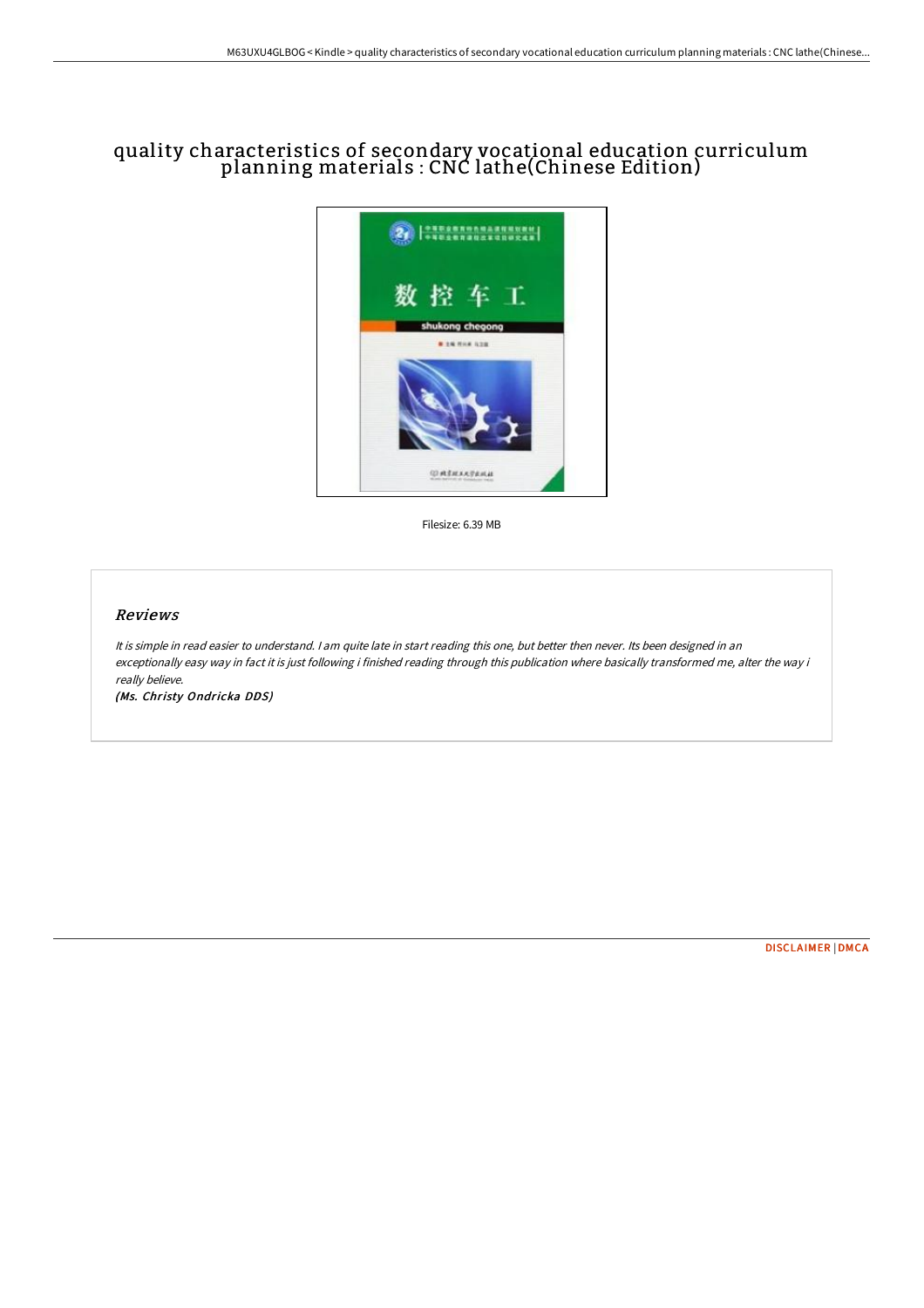## QUALITY CHARACTERISTICS OF SECONDARY VOCATIONAL EDUCATION CURRICULUM PLANNING MATERIALS : CNC LATHE(CHINESE EDITION)



To get quality characteristics of secondary vocational education curriculum planning materials : CNC lathe(Chinese Edition) PDF, remember to click the link beneath and download the ebook or have access to additional information which might be related to QUALITY CHARACTERISTICS OF SECONDARY VOCATIONAL EDUCATION CURRICULUM PLANNING MATERIALS : CNC LATHE(CHINESE EDITION) ebook.

Soft cover. Condition: New. Language:Chinese.Author:FU XING CHENG MA WEI GUO.Binding:Soft cover.